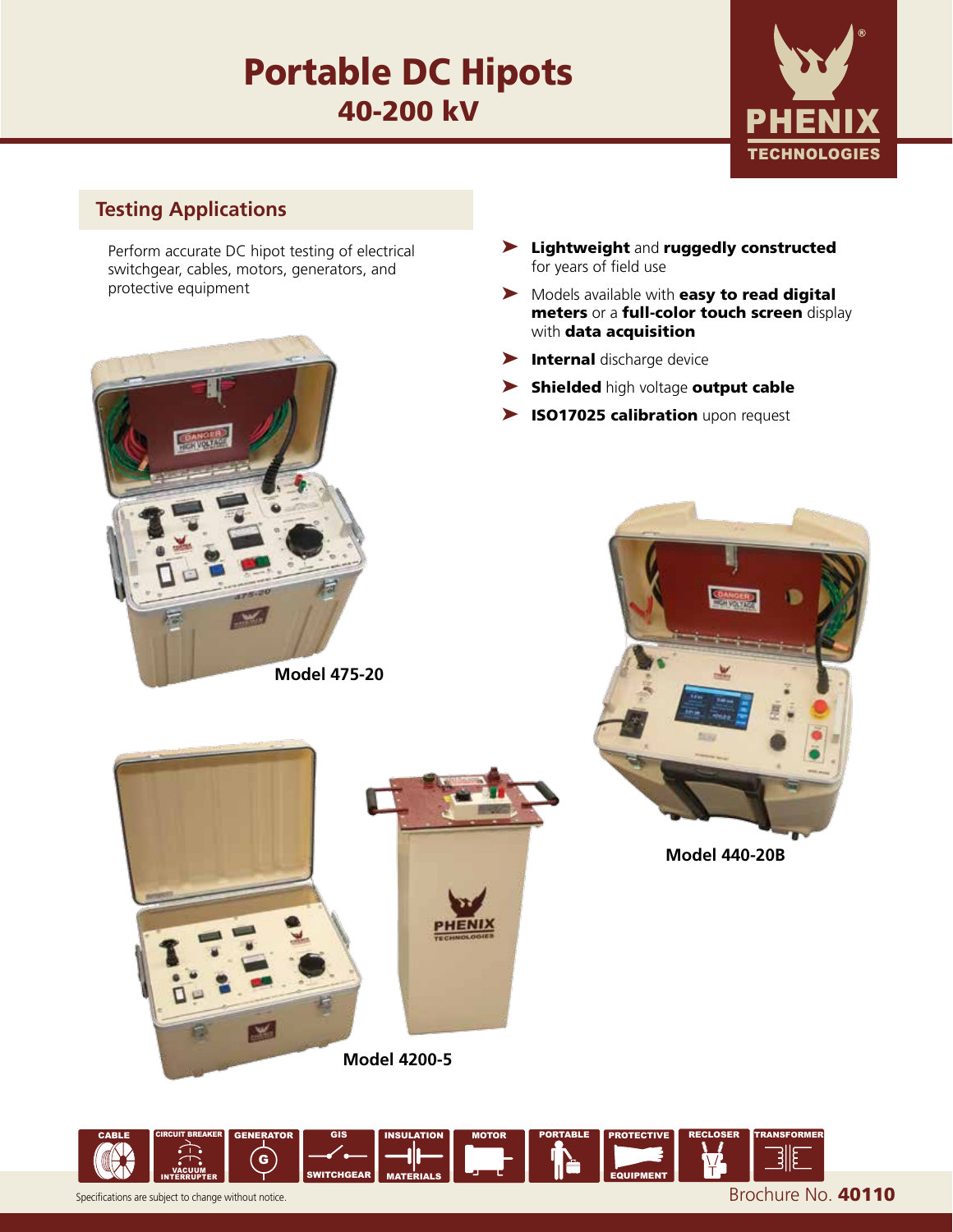# **Portable DC Hipots 40-200 kV**

Phenix Technologies offers a line of portable 40-200 kV DC Hipots with many advanced features.

The high voltage is generated by a filtered high voltage doubler circuit, that is purpose built by Phenix for the exacting demand of high voltage testing.

A solenoid operated discharge switch quickly discharges the load after testing. All high voltage components are housed in an oil filled aluminum sealed grounded dead tank. A shielded high voltage lead allows the operator to safely connect the high voltage output to the test object. The high mA charging current, which is standard with all Phenix DC Hipots allows the operator to quickly and efficiently charge large capacitive loads.



# **Standard Series – Design & Safety Features "B" Models – Design & Safety Features**

- Main power circuit breaker switch (with indicator)
- External warning circuit provision for safety devices such as flashing light
- High Voltage ON/OFF pushbuttons with indicators
- Manual control of output voltage
- Zero Start interlock
- External interlock provision
- Overload circuit adjustable from 10% to 110% of rated current
- Output overload indicator with reset button
- Slow and fast acting transient protection on all meters and relays
- Built-in discharge circuit
- Very low ripple, <2% RMS at full output
- 3 ½ digit, multi-range metering
- Analog charging currentmeter
- Guard mode for accurate current measurements
- Thermal resettable overload protecting high voltage transformer primary circuits

In the standard series the precision metering measured off of the high voltage output indicates the output voltage and leakage current on large easy to read digital meters. An analog meter is provided for reading charging current.

The "B" series has a 7" Full-Color Touch-Screen display with auto-ranging current meters plus many additional features. The "B" series include a separate always active internal guard mode and will calculate insulation resistance continuously.

Additional safety features include an instantaneous and thermal overload protection for the operator and the test object.

The proven and rugged design coupled with precision metering and ease of use have made Phenix DC hipots the optimal choice.



- Main power circuit breaker switch
- External warning circuit provision for safety devices such as flashing light
- High Voltage ON/OFF buttons with indicators
- Emergency Off pushbutton (Locking)
- Automatic voltage control or manual voltage control via infinity dial
- USB port for data acquisition via USB drive
- WiFi control from PC (Requires optional software)
- Auto-ranging meters for total current and specimen return current
- Return lead safety locking retention clip
- Shielded test current measurement lead
- Built-in discharge circuit
- Very low ripple, <2% RMS at full output
- 7" Full-color touch-screen display

### **HMI displays metering, various controls, and system messages**

- Breakdown memory voltmeter
- Maximum voltage reached memory voltmeter
- Duration and Dwell timers
- Zero Start interlock
- Adjustable rate of rise in Volts/seconds
- Adjustable overcurrent trip point
- Output overload indication with reset
- Insulation Resistance calculation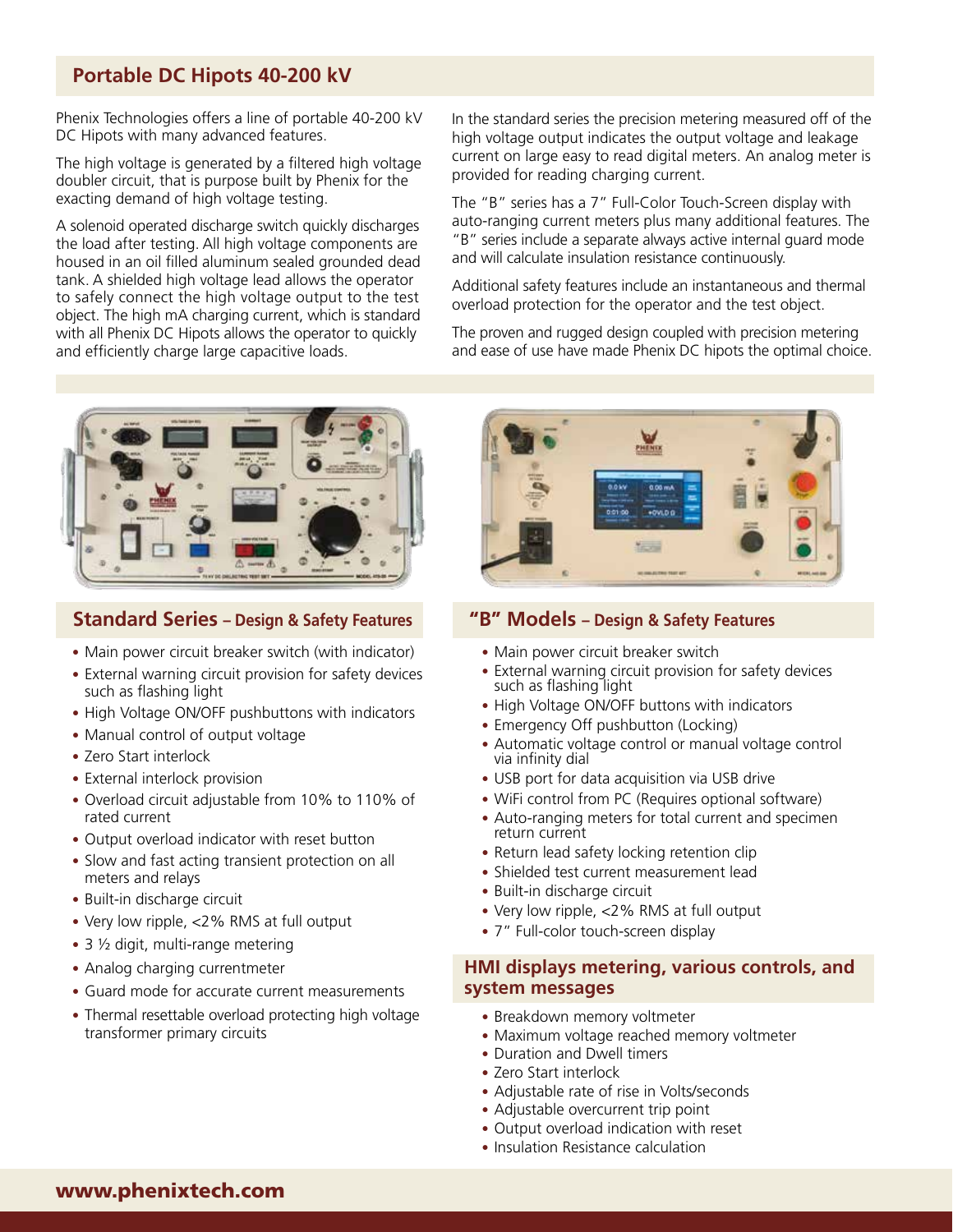|                                            | <b>MODEL</b>                         | 440-20 &<br>440-20B                                                                                                                                      | 475-20 &<br>475-20B               | 4100-10 &<br>4100-10B             | 4120-10 &<br>4120-10B                                                                | 4160-5&<br>4160-5B                | 4200-5&<br>4200-5B                |
|--------------------------------------------|--------------------------------------|----------------------------------------------------------------------------------------------------------------------------------------------------------|-----------------------------------|-----------------------------------|--------------------------------------------------------------------------------------|-----------------------------------|-----------------------------------|
| <b>INPUT</b>                               | Voltage /<br>Current                 | 110-120 V, 5 A<br>220-240 V, 3A                                                                                                                          | 110-120 V, 10 A<br>220-240 V, 5 A | 110-120 V, 10 A<br>220-240 V, 5 A | 110-120 V, 10 A<br>220-240 V, 5 A                                                    | 110-120 V, 10 A<br>220-240 V, 5 A | 110-120 V, 10 A<br>220-240 V, 5 A |
|                                            | Frequency                            | 50/60 Hz                                                                                                                                                 | 50/60 Hz                          | 50/60 Hz                          | 50/60 Hz                                                                             | 50/60 Hz                          | 50/60 Hz                          |
| <b>DCOUTPUT</b>                            | Voltage / Current                    | 0-40 kV, 20 mA                                                                                                                                           | 0-75 kV, 20 mA                    | 0-100 kV, 10 mA                   | 0-120 kV, 10 mA                                                                      | 0-160 kV, 5 mA                    | 0-200 kV, 5 mA                    |
|                                            | Ripple                               | 2%                                                                                                                                                       |                                   |                                   |                                                                                      |                                   |                                   |
|                                            | Polarity                             | negative output, positive ground                                                                                                                         |                                   |                                   |                                                                                      |                                   |                                   |
| <b>CYCLE</b><br><b>NLN</b>                 | Continuous<br>Capacitive<br>Charging | 20 mA                                                                                                                                                    | 20 mA                             | 10 mA                             | 10 mA                                                                                | 5 <sub>mA</sub>                   | 5 <sub>mA</sub>                   |
| <b>INTERNAL</b><br><b>DISCHARGE DEVICE</b> |                                      | 3 kJ                                                                                                                                                     | 6kJ                               | 6 kJ                              | 12k                                                                                  | 12 kJ                             | 12 kJ                             |
| METERING                                   | <b>Model</b>                         | 440-20                                                                                                                                                   | 475-20                            | 4100-10                           | 4120-10                                                                              | 4160-5                            | 4200-5                            |
|                                            | Type                                 | Digital, LCD, 3 1/2 digit, Accuracy 0.5% of Full Scale                                                                                                   |                                   |                                   |                                                                                      |                                   |                                   |
|                                            | Voltmeter                            | 0-19.99/0-40 kV                                                                                                                                          | 0-19.99/0-75 kV                   |                                   | 0-19.99/0-100 kV 0-19.99/0-120 kV                                                    | 0-19.99/0-160 kV                  | 0-19.99/0-200 kV                  |
|                                            | Currentmeter                         | 0-19.99 µA/ 199.9 µA/ 1.999 mA/ 19.99 mA                                                                                                                 |                                   |                                   |                                                                                      |                                   |                                   |
|                                            | Output Charging<br>Indicator         | 1.5" Analog 0-100% of selected range indication                                                                                                          |                                   |                                   |                                                                                      |                                   |                                   |
|                                            | <b>Model</b>                         | 440-20B                                                                                                                                                  | 475-20B                           | 4100-10B                          | 4120-10B                                                                             | 4160-5B                           | 4200-5B                           |
|                                            | Type                                 | HMI Displayed, Accuracy +/- (0.8% of Reading +0.2% of Range)                                                                                             |                                   |                                   |                                                                                      |                                   |                                   |
|                                            | Voltmeter, Peak $\sqrt{2}$           | 0-40 kV                                                                                                                                                  | 0-75 kV                           | 0-100 kV                          | 0-120 kV                                                                             | 0-160 kV                          | 0-200 kV                          |
|                                            | Total Currentmeter,<br>True RMS      | 0-2 mA, 20 mA                                                                                                                                            |                                   |                                   |                                                                                      |                                   |                                   |
|                                            | Specimen<br>Currentmeter, Peak√2     | 0-20 µA, 200 µA, 2 mA, 20 mA                                                                                                                             |                                   |                                   |                                                                                      |                                   |                                   |
|                                            | <b>Model</b>                         | 440-20                                                                                                                                                   | 475-20                            | 4100-10                           | 4120-10                                                                              | 4160-5                            | 4200-5                            |
| approx.)<br>DIMENSIONS & WEIGHTS           | Controls                             | 18.5 L x 10.5 W x 21.5" H<br>22.5 Lx 21 W x 16.5"H                                                                                                       |                                   |                                   | 21 L x 17 W x 14" H                                                                  |                                   |                                   |
|                                            |                                      | (470 x 267 x 546 mm)                                                                                                                                     |                                   | (572 x 533 x 420)                 |                                                                                      | (533 x 432 x 355 mm)              |                                   |
|                                            |                                      | 50 lbs (23 kgs)                                                                                                                                          | $\overline{59}$ lbs (27 kgs)      | 98 lbs (44 kgs)                   | 25 lbs (11 kgs)                                                                      | 33 lbs (15 kgs)                   | 35 lbs (16 kgs)                   |
|                                            | HV Tank                              | 18 Lx12.75 Wx28" H<br>17.5 L x 12 W x 22" H<br>23 L x 20 W x 36" H<br>$(440 \times 205 \times 560 \text{ mm})$ (460 x 325 x 710 mm) (584 x 508 x 614 mm) |                                   |                                   |                                                                                      |                                   |                                   |
|                                            |                                      | one-piece design                                                                                                                                         |                                   |                                   | 111 lbs (50 kgs)                                                                     | 150 lbs (68 kgs)                  | 375 lbs (170 kgs)                 |
|                                            |                                      | 22 L x 14 W x 24" H<br>27 L x 26 W x 21" H 48 L x 30 W x 41" H<br>42 L x 27 W x 37" H                                                                    |                                   |                                   |                                                                                      |                                   |                                   |
|                                            | Shipping Size                        | (558 x 356 x 610 mm)                                                                                                                                     |                                   |                                   | $(686 \times 660 \times 533 \text{ mm})$ (1219 x 762 x 787 mm) (1067 x 686 x 940 mm) |                                   | Consult                           |
|                                            |                                      | 56 lbs (25 kgs)                                                                                                                                          | 69 lbs (31 kgs)                   | 115 lbs (52 kgs)                  | 195 lbs (88 kgs)                                                                     | 285 lbs (129 kgs)                 | Factory                           |
|                                            | <b>Model</b>                         | 440-20B                                                                                                                                                  | 475-20B                           | 4100-10B                          | 4120-10B                                                                             | 4160-5B                           | 4200-5B                           |
|                                            | Controls                             | 22 L x 13 W x 24"                                                                                                                                        | (559 x 330 x 609 mm)              | Consult                           | Consult                                                                              | Consult                           | Consult                           |
|                                            |                                      | 71 lbs (32 kgs)                                                                                                                                          | Factory<br>77 lbs (35 kgs)        |                                   | Factory<br>Factory                                                                   |                                   | Factory                           |
|                                            | HV Tank                              |                                                                                                                                                          | one-piece design                  | Consult<br>Factory                |                                                                                      |                                   |                                   |
|                                            | Shipping Size                        | 24 L x 21 W x 30" H                                                                                                                                      |                                   | Consult                           |                                                                                      |                                   |                                   |
|                                            |                                      | $(610 \times 533 \times 762$ mm)                                                                                                                         |                                   | Factory                           |                                                                                      |                                   |                                   |

## **ACCESSORIES INCLUDED**

- User guide
- Calibration Certificate
- Cables
- 
- Input Power 7' (2 m) High Voltage 20' (6 m) Ground 20' (6 m) Return 20' (6 m) Power interconnect 25' (8 m), for models 4120-10, 4160-5, 4200-5